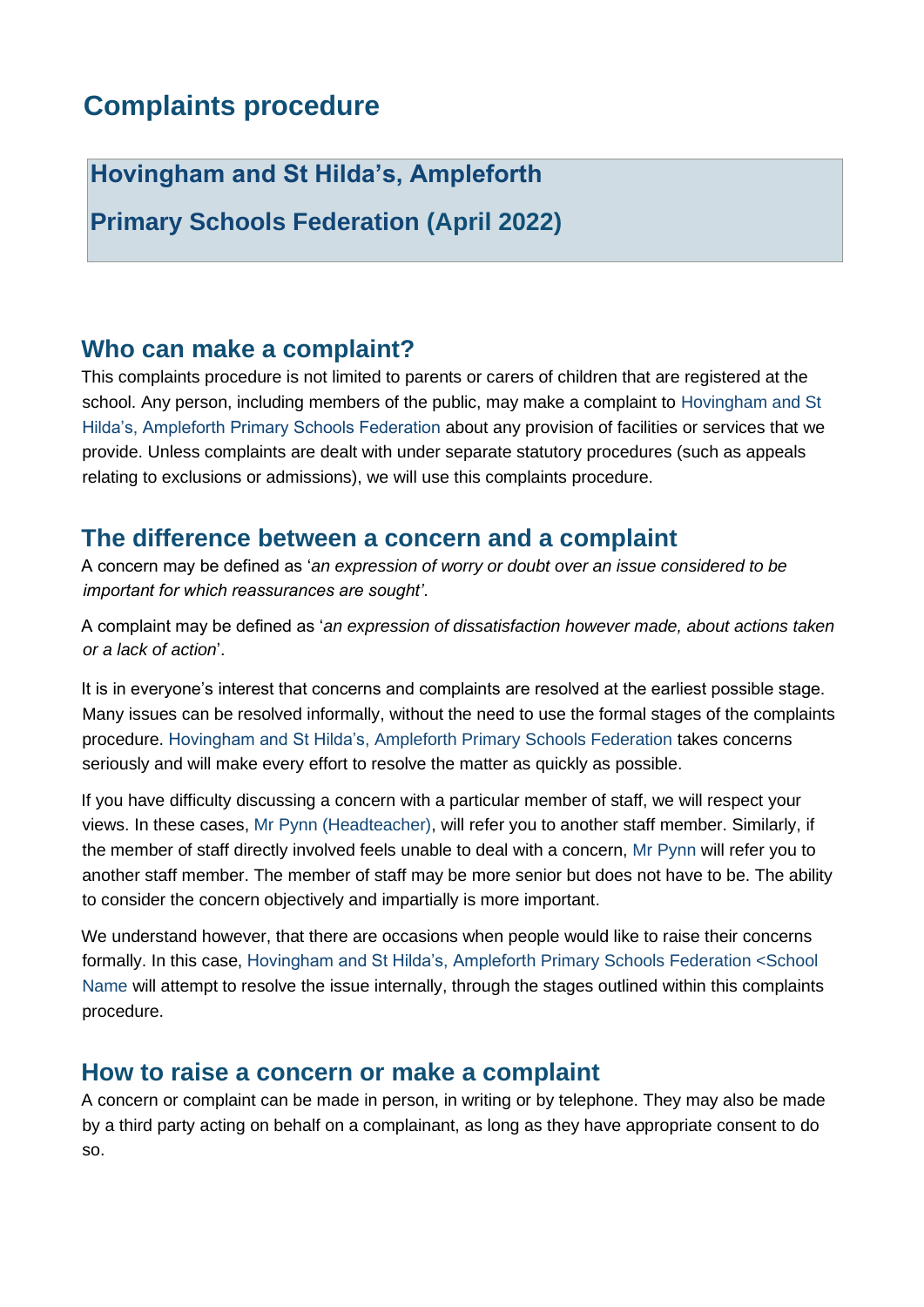Concerns should be raised with either the class teacher or headteacher. If the issue remains unresolved, the next step is to make a formal complaint.

Complainants should not approach individual governors to raise concerns or complaints. They have no power to act on an individual basis and it may also prevent them from considering complaints at Stage 2 of the procedure.

Complaints against school staff (except the headteacher) should be made in the first instance, to Mr Pynn (the headteacher) via the school office*.* Please mark them as Private and Confidential.

Complaints that involve or are about the headteacher should be addressed to Mr Adrian Bond (the Chair of Governors), via the school office. Please mark them as Private and Confidential.

Complaints about the Chair of Governors, any individual governor or the whole governing body should be addressed to Mrs Lowdell (the Clerk to the Governing Body) via the school office. Please mark them as Private and Confidential.

For ease of use, a template complaint form is included at the end of this procedure. If you require help in completing the form, please contact the school office. You can also ask third party organisations like the Citizens Advice to help you.

In accordance with equality law, we will consider making reasonable adjustments if required, to enable complainants to access and complete this complaints procedure. For instance, providing information in alternative formats, assisting complainants in raising a formal complaint or holding meetings in accessible locations.

#### **Anonymous complaints**

We will not normally investigate anonymous complaints. However, the headteacher or Chair of Governors, if appropriate, will determine whether the complaint warrants an investigation.

## **Time scales**

You must raise the complaint within three months of the incident or, where a series of associated incidents have occurred, within three months of the last of these incidents. We will consider complaints made outside of this time frame if exceptional circumstances apply.

#### **Complaints received outside of term time**

We will consider complaints made outside of term time to have been received on the first school day after the holiday period.

# **Scope of this Complaints Procedure**

This procedure covers all complaints about any provision of community facilities or services by Hovingham and St Hilda's, Ampleforth Primary Schools Federation other than complaints that are dealt with under other statutory procedures, including those listed below.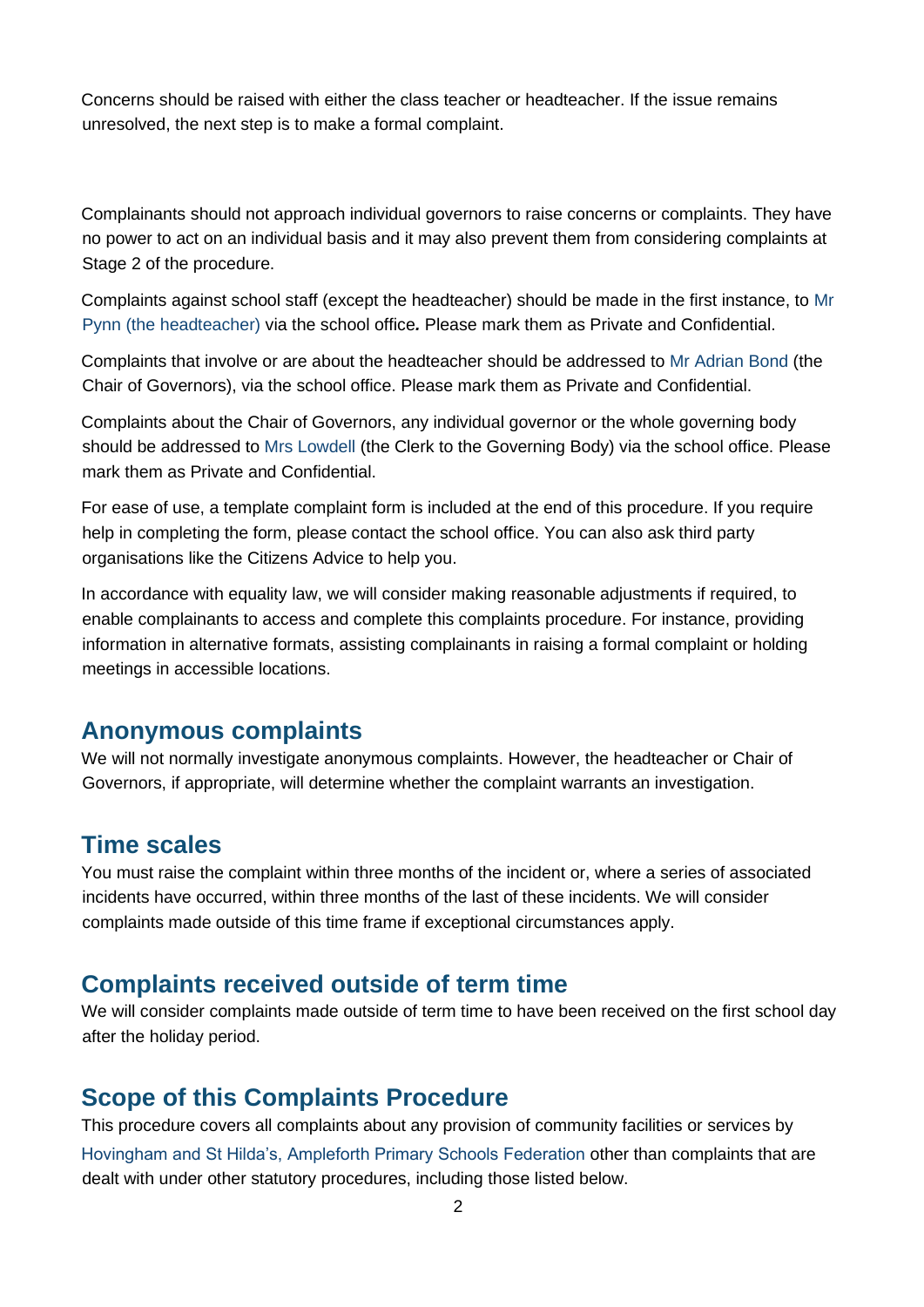| <b>Exceptions</b>                                                                                                              | Who to contact                                                                                                                                                                                                                                                                                                                                                                                                                                                                                                                                                                                                                                                         |
|--------------------------------------------------------------------------------------------------------------------------------|------------------------------------------------------------------------------------------------------------------------------------------------------------------------------------------------------------------------------------------------------------------------------------------------------------------------------------------------------------------------------------------------------------------------------------------------------------------------------------------------------------------------------------------------------------------------------------------------------------------------------------------------------------------------|
| • Admissions to schools<br>Statutory assessments of<br><b>Special Educational Needs</b><br>School re-organisation<br>proposals | Concerns about admissions, statutory assessments of<br>Special Educational Needs, or school re-organisation<br>proposals should be raised with North Yorkshire County<br>Council                                                                                                                                                                                                                                                                                                                                                                                                                                                                                       |
| Matters likely to require a Child<br>Protection Investigation                                                                  | Complaints about child protection matters are handled<br>under our child protection and safeguarding policy and in<br>accordance with relevant statutory guidance.<br>If you have serious concerns, you may wish to contact the<br>local authority designated officer (LADO) who has<br>local responsibility for safeguarding or the Multi-Agency                                                                                                                                                                                                                                                                                                                      |
|                                                                                                                                | Safeguarding Hub (MASH) Susan Crawford<br><susan.crawford@northyorks.gov.uk></susan.crawford@northyorks.gov.uk>                                                                                                                                                                                                                                                                                                                                                                                                                                                                                                                                                        |
| Exclusion of children from<br>school*                                                                                          | Further information about raising concerns about<br>exclusion can be found at:<br>www.gov.uk/schooldiscipline-exclusions/exclusions.<br>*complaints about the application of the behaviour policy<br>can be made through the school's complaints procedure.<br>https://st-hildascofe.n-<br>yorks.sch.uk/data/documents/behaviour-Policy-2018.pdf<br>https://hovingham.n-<br>yorks.sch.uk/data/documents/behaviour-Policy-2018.pdf                                                                                                                                                                                                                                      |
| • Whistleblowing                                                                                                               | We have an internal whistleblowing procedure for all our<br>employees, including temporary staff and contractors.<br>The Secretary of State for Education is the prescribed<br>person for matters relating to education for<br>whistleblowers in education who do not want to raise<br>matters direct with their employer. Referrals can be made<br>at: www.education.gov.uk/contactus.<br>Volunteer staff who have concerns about our school<br>should complain through the school's complaints<br>procedure. You may also be able to complain direct to the<br>LA or the Department for Education (see link above),<br>depending on the substance of your complaint. |
| • Staff grievances                                                                                                             | Complaints from staff will be dealt with under the school's<br>internal grievance procedures.                                                                                                                                                                                                                                                                                                                                                                                                                                                                                                                                                                          |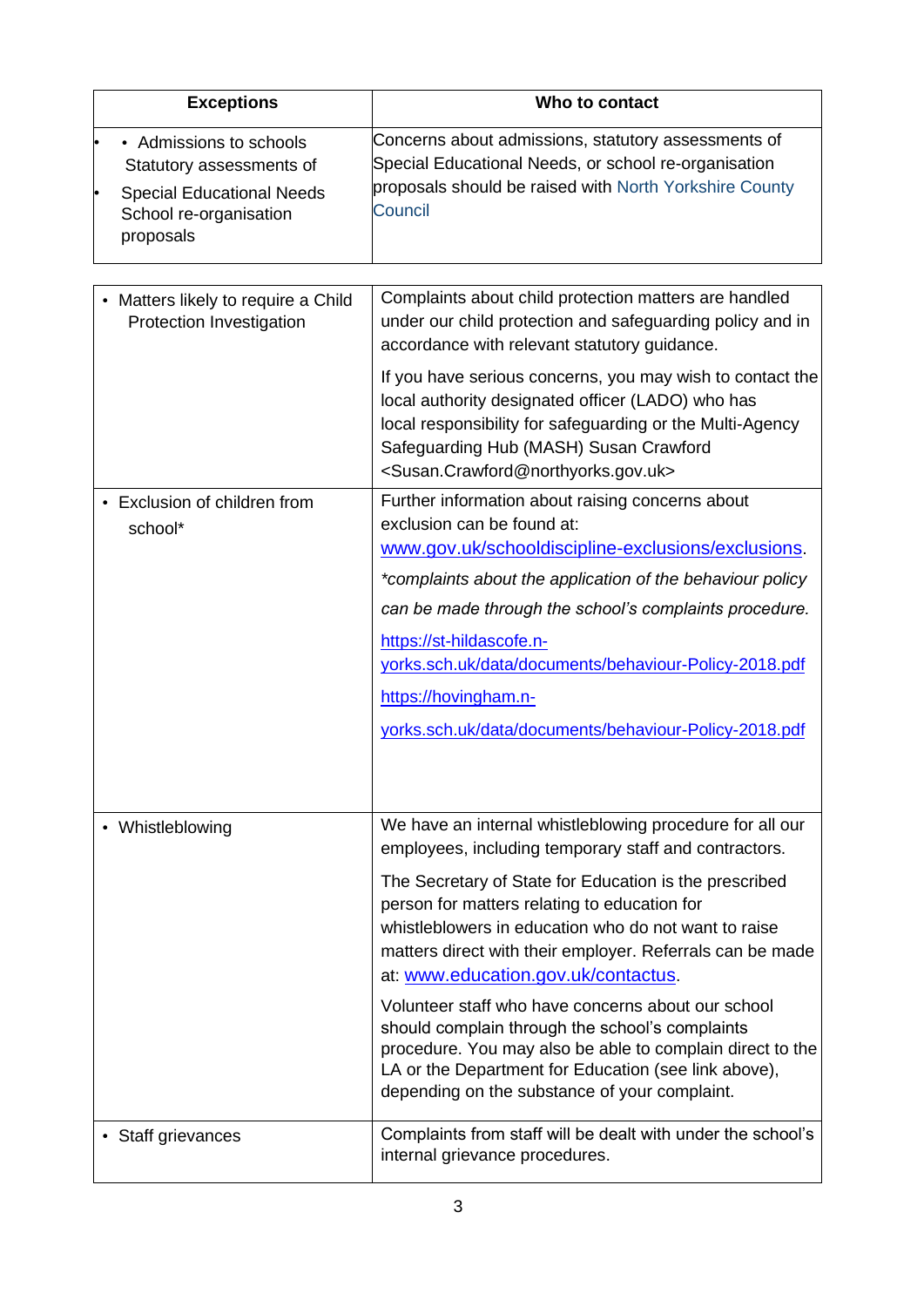| • Staff conduct                                                                                            | Complaints about staff will be dealt with under the                                                                                                                                                          |
|------------------------------------------------------------------------------------------------------------|--------------------------------------------------------------------------------------------------------------------------------------------------------------------------------------------------------------|
|                                                                                                            | school's internal disciplinary procedures, if appropriate.                                                                                                                                                   |
|                                                                                                            | Complainants will not be informed of any disciplinary<br>action taken against a staff member as a result of a<br>complaint. However, the complainant will be notified that<br>the matter is being addressed. |
| • Complaints about services<br>provided by other providers<br>who may use school premises<br>or facilities | Providers should have their own complaints procedure to<br>deal with complaints about service. Please contact them<br>direct.                                                                                |
| • National Curriculum - content                                                                            | Please contact the Department for Education at:                                                                                                                                                              |
|                                                                                                            | www.education.gov.uk/contactus                                                                                                                                                                               |

If other bodies are investigating aspects of the complaint, for example the police, local authority (LA) safeguarding teams or Tribunals, this may impact on our ability to adhere to the timescales within this procedure or result in the procedure being suspended until those public bodies have completed their investigations.

If a complainant commences legal action against Hovingham and St Hilda's, Ampleforth Primary Schools Federation in relation to their complaint, we will consider whether to suspend the complaints procedure in relation to their complaint until those legal proceedings have concluded.

# **Resolving complaints**

At each stage in the procedure, Hovingham and St Hilda's, Ampleforth Primary Schools Federation wants to resolve the complaint. If appropriate, we will acknowledge that the complaint is upheld in whole or in part. In addition, we may offer one or more of the following:

- an explanation
- an admission that the situation could have been handled differently or better
- an assurance that we will try to ensure the event complained of will not recur
- an explanation of the steps that have been or will be taken to help ensure that it will not happen again and an indication of the timescales within which any changes will be made • an undertaking to review school policies in light of the complaint
- an apology.

# **Withdrawal of a Complaint**

If a complainant wants to withdraw their complaint, we will ask them to confirm this in writing.

# **Stage 1**

Formal complaints must be made to the headteacher (unless they are about the headteacher), via the school office. This may be done in person, in writing (preferably on the Complaint Form), or by telephone.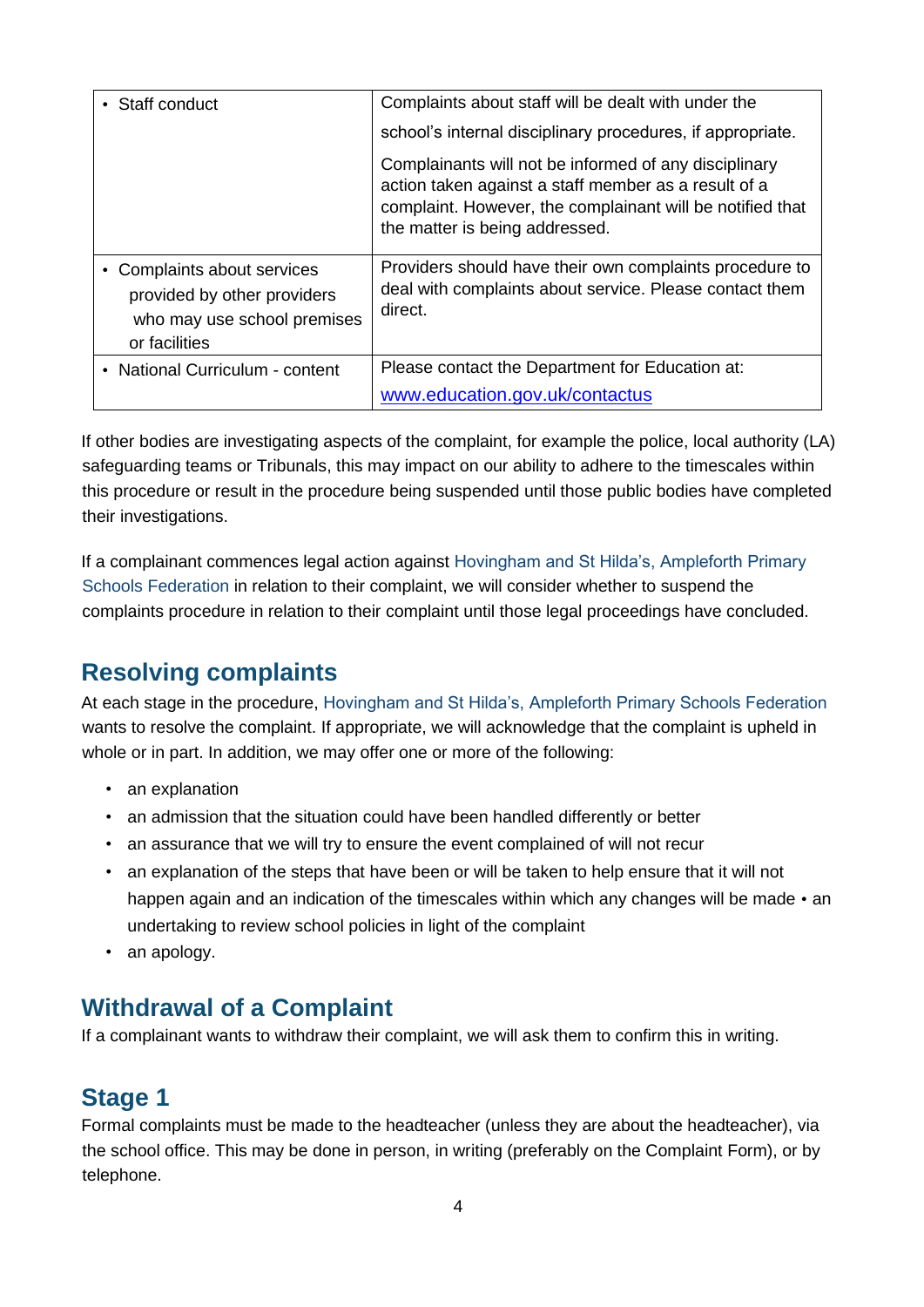The headteacher will record the date the complaint is received and will acknowledge receipt of the complaint in writing (either by letter or email) within **5** school days.

Within this response, the headteacher will seek to clarify the nature of the complaint, ask what remains unresolved and what outcome the complainant would like to see. The headteacher can consider whether a face to face meeting is the most appropriate way of doing this.

*Note: The headteacher may delegate the investigation to another member of the school's senior leadership team but not the decision to be taken.* 

During the investigation, the headteacher (or investigator) will:

- if necessary, interview those involved in the matter and/or those complained of, allowing them to be accompanied if they wish
- keep a written record of any meetings/interviews in relation to their investigation.

At the conclusion of their investigation, the headteacher will provide a formal written response within 20 school days of the date of receipt of the complaint.

If the headteacher is unable to meet this deadline, they will provide the complainant with an update and revised response date.

The response will detail any actions taken to investigate the complaint and provide a full explanation of the decision made and the reason(s) for it. Where appropriate, it will include details of actions Hovingham and St Hilda's, Ampleforth Primary Schools Federation will take to resolve the complaint.

The headteacher will advise the complainant of how to escalate their complaint should they remain dissatisfied with the outcome of Stage 1.

If the complaint is about the headteacher, or a member of the governing body (including the Chair or Vice-Chair), a suitably skilled governor will be appointed to complete all the actions at Stage 1.

Complaints about the headteacher or member of the governing body must be made to the Clerk, via the school office.

If the complaint is:

- jointly about the Chair and Vice Chair or
- the entire governing body or
- the majority of the governing body

Stage 1 will be considered by an independent investigator appointed by the governing body or York Diocese. At the conclusion of their investigation, the independent investigator will provide a formal written response.

## **Stage 2**

If the complainant is dissatisfied with the outcome at Stage 1 and wishes to take the matter further, they can escalate the complaint to Stage 2 – a meeting with members of the governing body's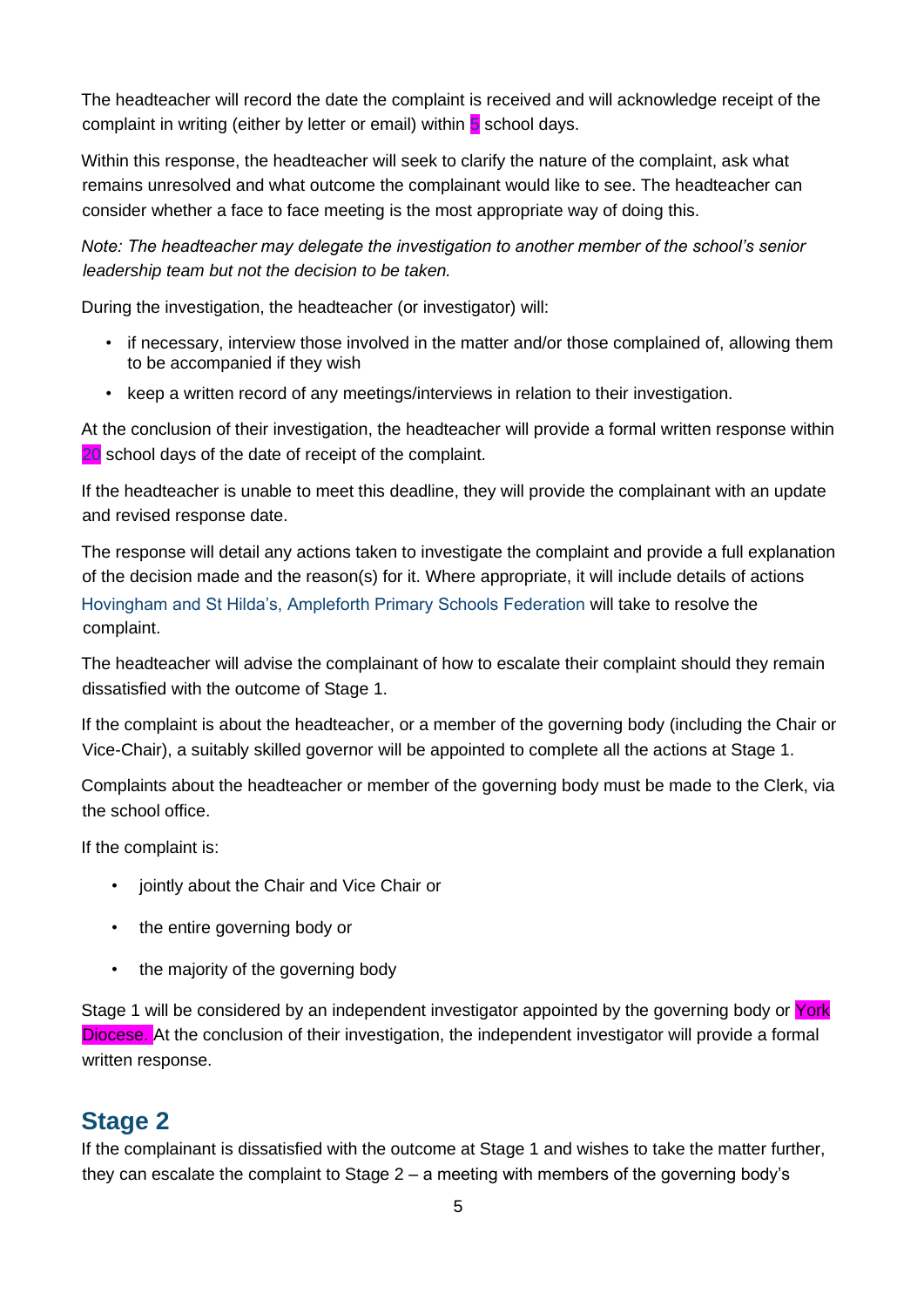complaints committee, which will be formed of the first three, impartial, governors available. This is the final stage of the complaints procedure.

A request to escalate to Stage 2 must be made to the Clerk, via the school office, within 14 school days of receipt of the Stage 1 response.

The Clerk will record the date the complaint is received and acknowledge receipt of the complaint in writing (either by letter or email) within 5 school days.

Requests received outside of this time frame will only be considered if exceptional circumstances apply.

The Clerk will write to the complainant to inform them of the date of the meeting. They will aim to convene a meeting within 20 school days of receipt of the Stage 2 request. If this is not possible, the Clerk will provide an anticipated date and keep the complainant informed.

If the complainant rejects the offer of three proposed dates, without good reason, the Clerk will decide when to hold the meeting. It will then proceed in the complainant's absence on the basis of written submissions from both parties.

The complaints committee will consist of at least three governors with no prior involvement or knowledge of the complaint. Prior to the meeting, they will decide amongst themselves who will act as the Chair of the Complaints Committee. If there are fewer than three governors from Hovingham and St Hilda's, Ampleforth Primary Schools Federation available, the Clerk will source any additional, independent governors through another local school or through their LA's Governor Services team, in order to make up the committee. Alternatively, an entirely independent committee may be convened to hear the complaint at Stage 2.

The committee will decide whether to deal with the complaint by inviting parties to a meeting or through written representations, but in making their decision they will be sensitive to the complainant's needs.

If the complainant is invited to attend the meeting, they may bring someone along to provide support. This can be a relative or friend. Generally, we do not encourage either party to bring legal representatives to the committee meeting. However, there may be occasions when legal representation is appropriate.

For instance, if a school employee is called as a witness in a complaint meeting, they may wish to be supported by union and/or legal representation.

*Note: Complaints about staff conduct will not generally be handled under this complaints procedure. Complainants will be advised that any staff conduct complaints will be considered under staff disciplinary procedures, if appropriate, but outcomes will not be shared with them.* 

Representatives from the media are not permitted to attend.

At least **7** school days before the meeting, the Clerk will:

• confirm and notify the complainant of the date, time and venue of the meeting, ensuring that, if the complainant is invited, the dates are convenient to all parties and that the venue and proceedings are accessible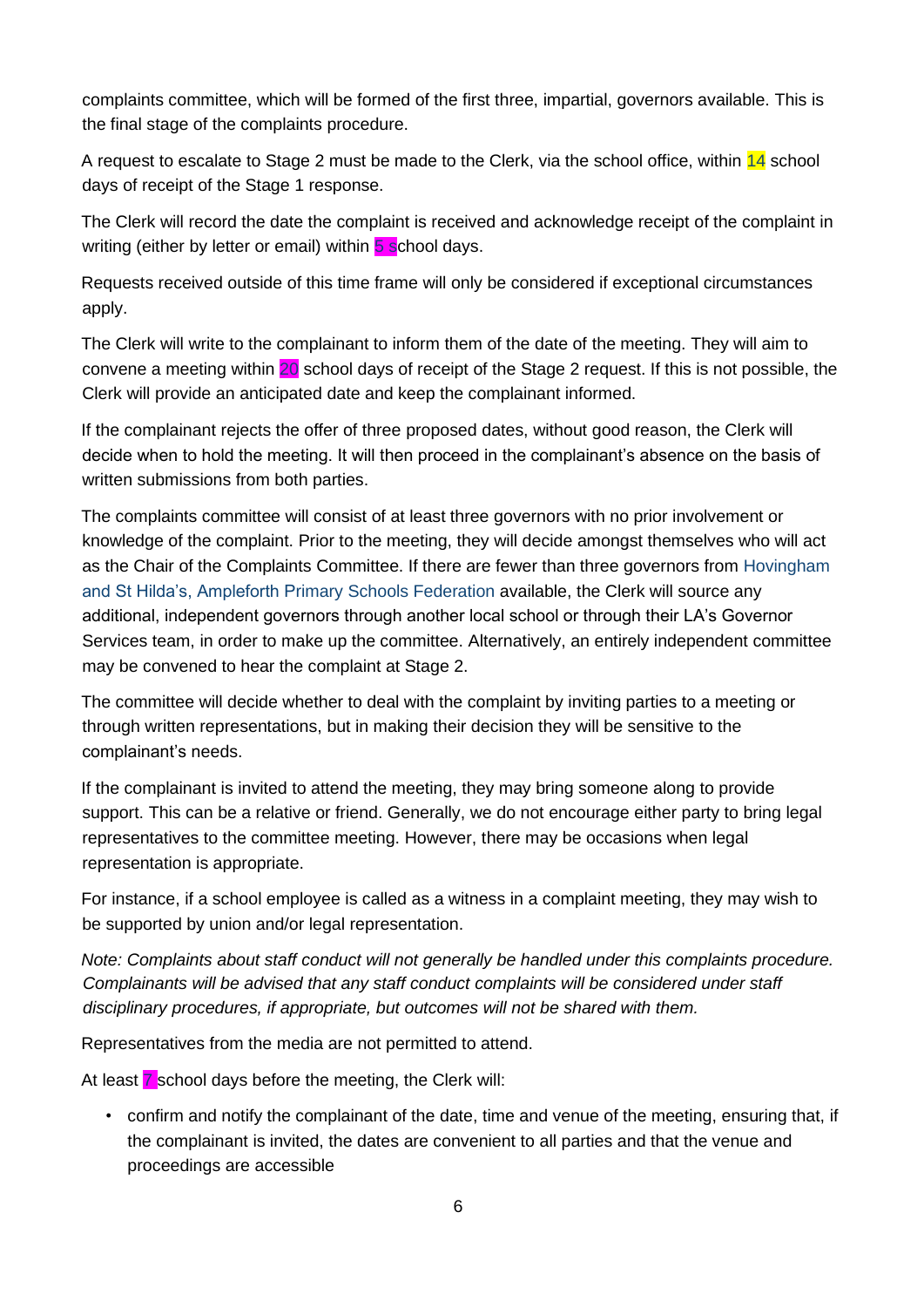• request copies of any further written material to be submitted to the committee at least  $\bar{z}$ school days before the meeting.

Any written material will be circulated to all parties at least  $5$  school days before the date of the meeting. The committee will not normally accept, as evidence, recordings of conversations that were obtained covertly and without the informed consent of all parties being recorded.

The committee will also not review any new complaints at this stage or consider evidence unrelated to the initial complaint to be included. New complaints must be dealt with from Stage 1 of the procedure.

The meeting will be held in private. Electronic recordings of meetings or conversations are not normally permitted unless a complainant's own disability or special needs require it. Prior knowledge and consent of all parties attending must be sought before meetings or conversations take place. Consent will be recorded in any minutes taken.

The committee will consider the complaint and all the evidence presented. The committee can:

- uphold the complaint in whole or in part
- dismiss the complaint in whole or in part.

If the complaint is upheld in whole or in part, the committee will:

- decide on the appropriate action to be taken to resolve the complaint
- where appropriate, recommend changes to the school's systems or procedures to prevent similar issues in the future.

The Chair of the Committee will provide the complainant and Hovingham and St Hilda's, Ampleforth Primary Schools Federation with a full explanation of their decision and the reason(s) for it, in writing, within  $5$  school days.

The letter to the complainant will include details of how to contact the Department for Education if they are dissatisfied with the way their complaint has been handled by Hovingham and St Hilda's, Ampleforth Primary Schools Federation If the complaint is:

- jointly about the Chair and Vice Chair or
- the entire governing body or
- the majority of the governing body

Stage 2 will be heard by a committee of independent, co-opted governors.

The response will detail any actions taken to investigate the complaint and provide a full explanation of the decision made and the reason(s) for it. Where appropriate, it will include details of actions Hovingham and St Hilda's, Ampleforth Primary Schools Federation will take to resolve the complaint.

The response will also advise the complainant of how to escalate their complaint should they remain dissatisfied.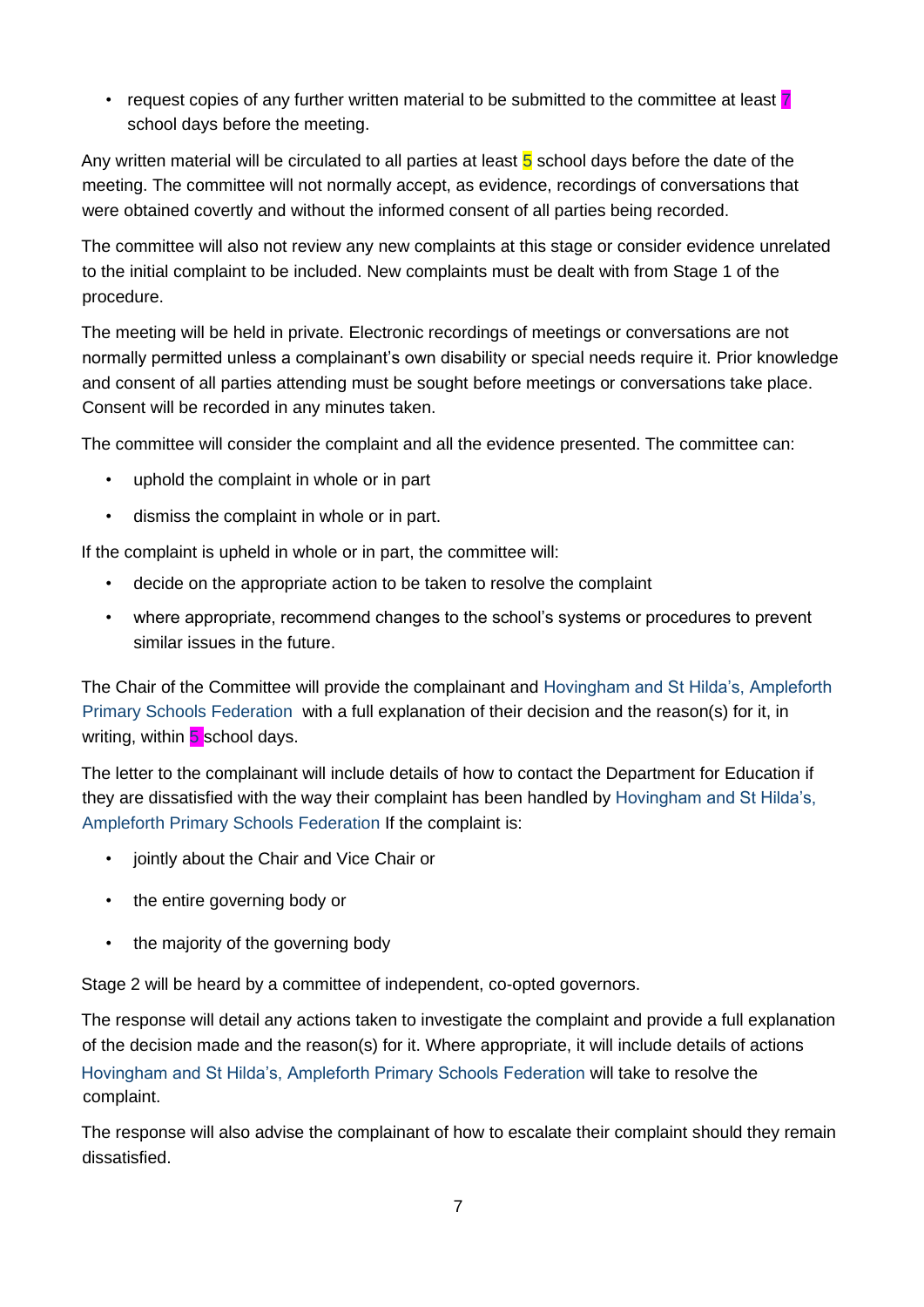## **Next Steps**

If the complainant believes the school did not handle their complaint in accordance with the published complaints procedure or they acted unlawfully or unreasonably in the exercise of their duties under education law, they can contact the Department for Education after they have completed Stage 2.

The Department for Education will not normally reinvestigate the substance of complaints or overturn any decisions made by Hovingham and St Hilda's, Ampleforth Primary Schools Federation YoThey will consider whether Hovingham and St Hilda's, Ampleforth Primary Schools Federation has adhered to education legislation and any statutory policies connected with the complaint.

The complainant can refer their complaint to the Department for Education online at: [www.education.gov.uk/contactus,](http://www.education.gov.uk/contactus) by telephone on: 0370 000 2288 or by writing to:

Department for Education Piccadilly Gate Store Street Manchester M1 2WD.

# **Complaint Form**

Please complete and return to Mr Pynn (Headteacher) who will acknowledge receipt and explain what action will be taken.

| Your name:                                                                                                     |  |
|----------------------------------------------------------------------------------------------------------------|--|
| Pupil's name (if relevant):                                                                                    |  |
| Your relationship to the pupil (if relevant):                                                                  |  |
| <b>Address:</b>                                                                                                |  |
| Postcode:                                                                                                      |  |
| Day time telephone number:<br><b>Evening telephone number:</b>                                                 |  |
| Please give details of your complaint, including whether you have spoken to anybody at<br>the school about it. |  |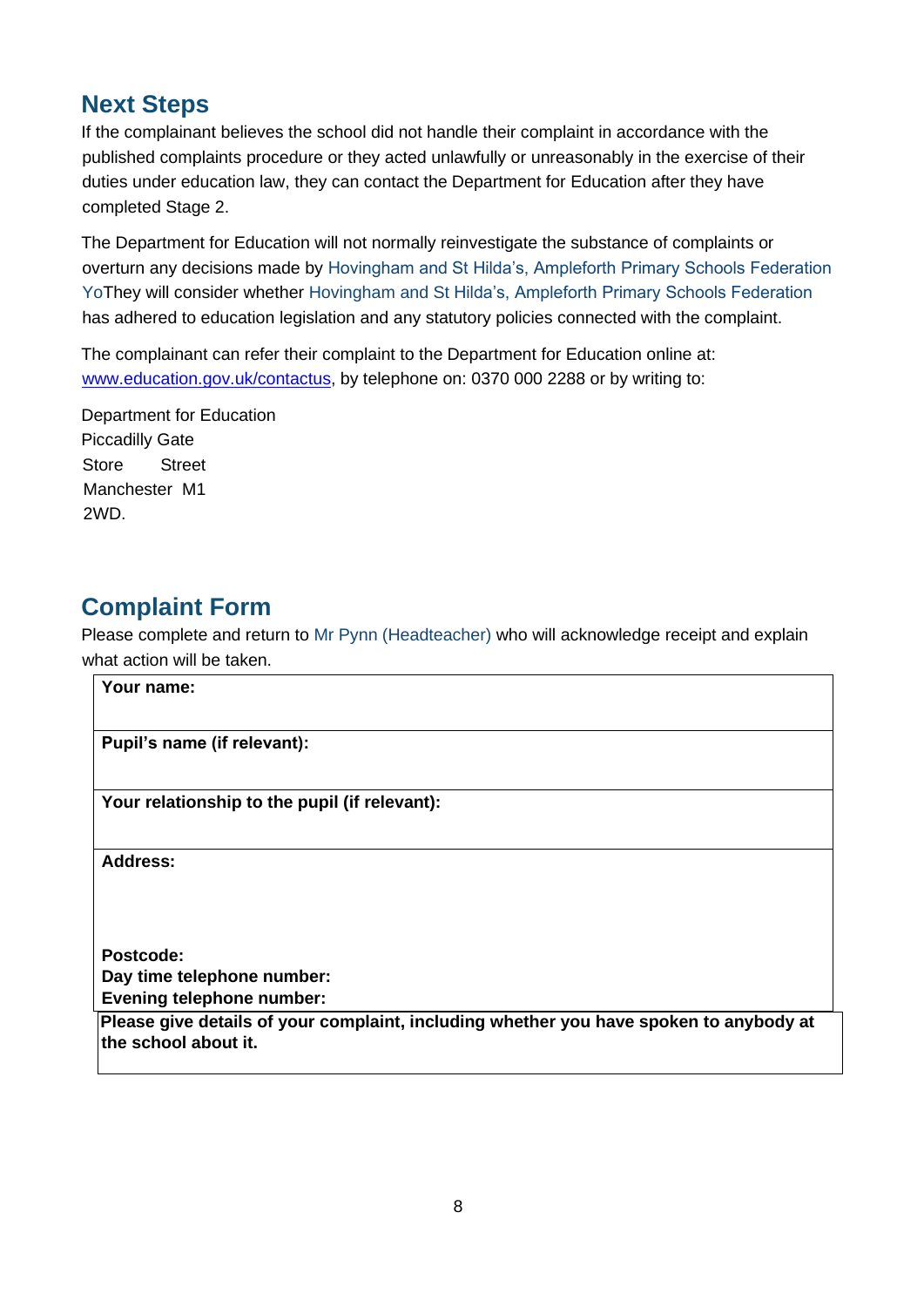| What actions do you feel might resolve the problem at this stage? |  |  |
|-------------------------------------------------------------------|--|--|
| Are you attaching any paperwork? If so, please give details.      |  |  |
|                                                                   |  |  |
|                                                                   |  |  |
|                                                                   |  |  |
|                                                                   |  |  |
|                                                                   |  |  |
|                                                                   |  |  |
|                                                                   |  |  |
| Signature:                                                        |  |  |
| Date:                                                             |  |  |
| <b>Official use</b>                                               |  |  |
| Date acknowledgement sent:                                        |  |  |
| By who:                                                           |  |  |
|                                                                   |  |  |
| <b>Complaint referred to:</b>                                     |  |  |
|                                                                   |  |  |
| Date:                                                             |  |  |

# **Roles and Responsibilities**

## **Complainant**

The complainant will receive a more effective response to the complaint if they:

- explain the complaint in full as early as possible
- co-operate with the school in seeking a solution to the complaint
- respond promptly to requests for information or meetings or in agreeing the details of the complaint
- ask for assistance as needed
- treat all those involved in the complaint with respect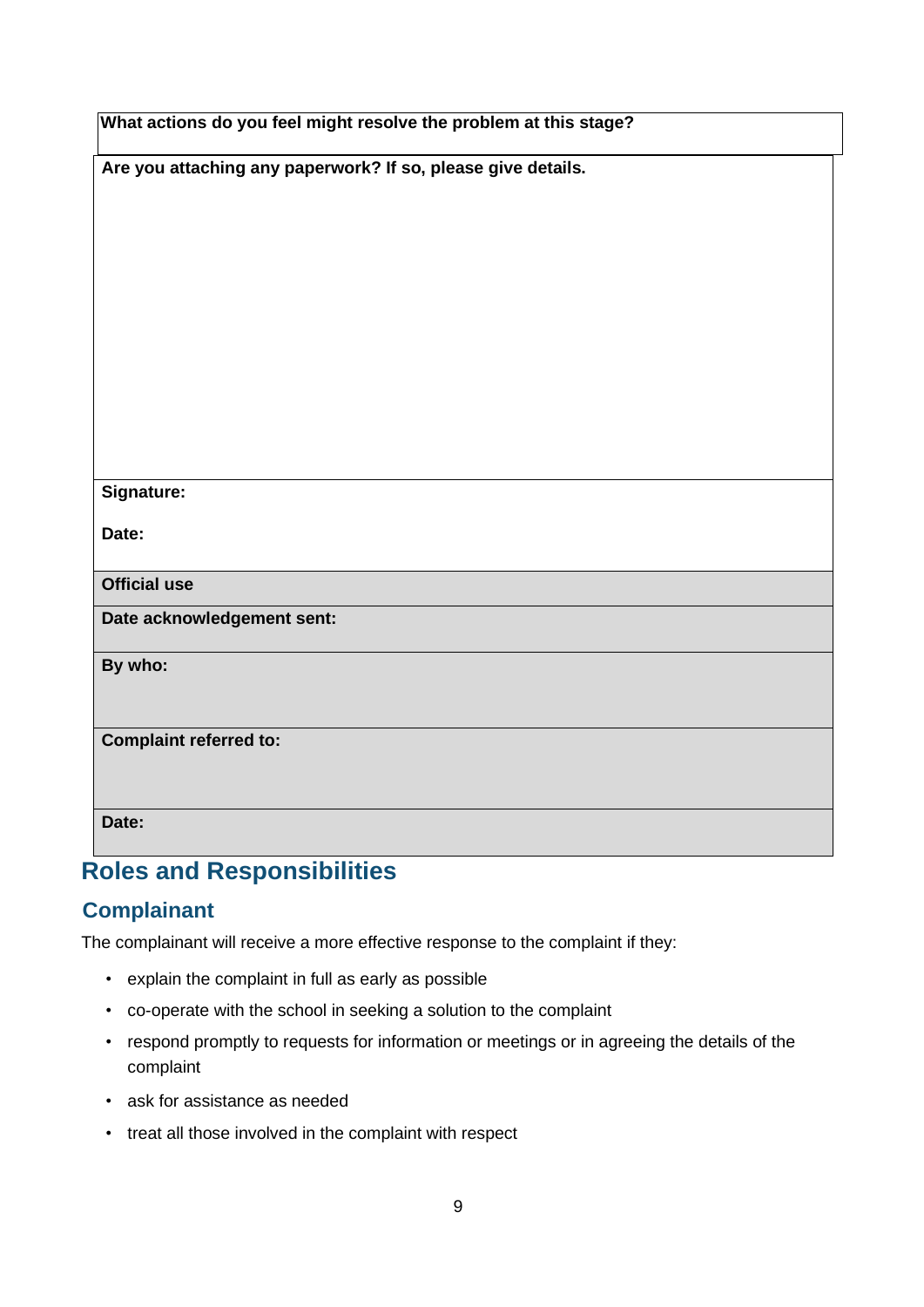• refrain from publicising the details of their complaint on social media and respect confidentiality.

# **Investigator**

The investigator's role is to establish the facts relevant to the complaint by: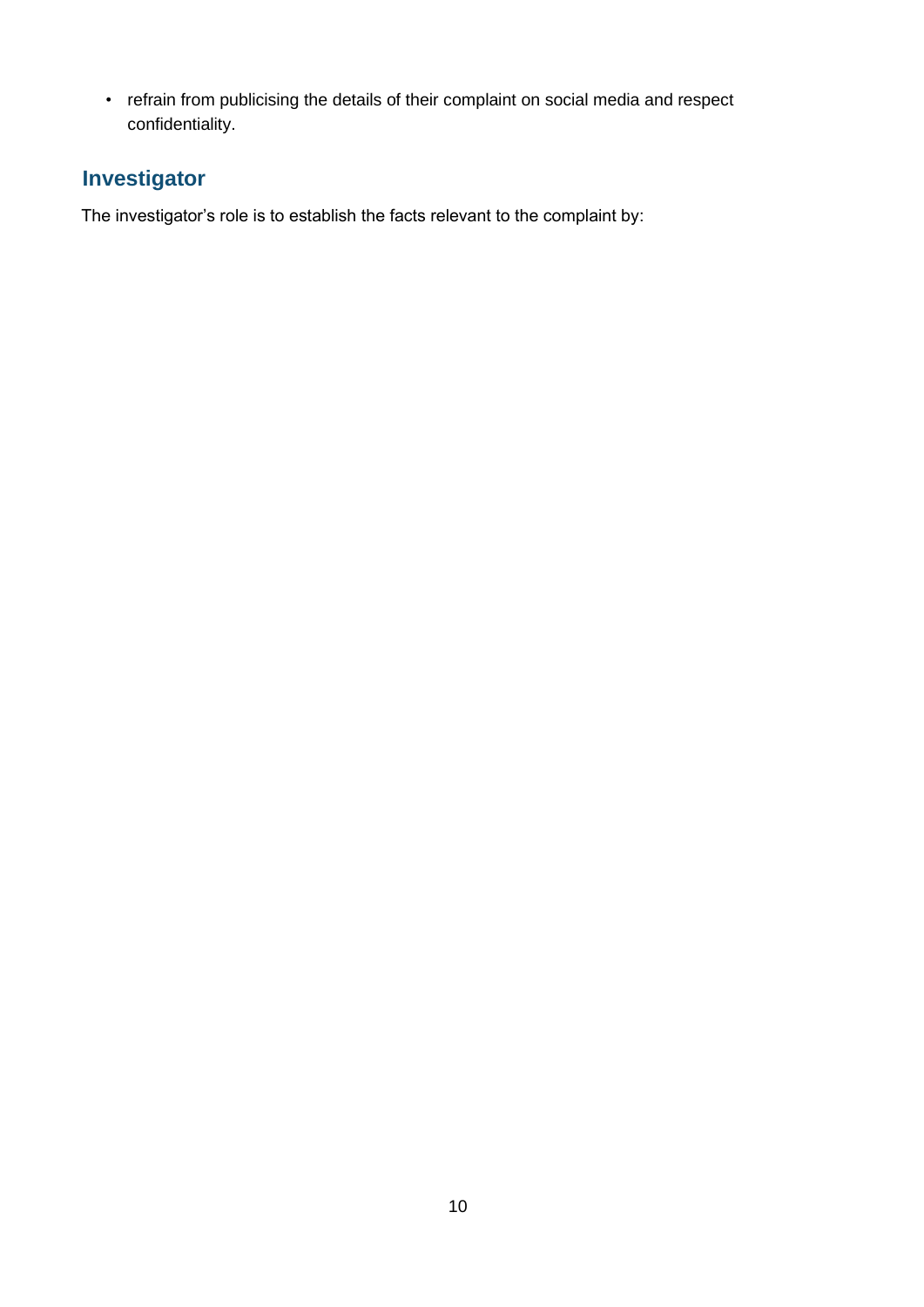- providing a comprehensive, open, transparent and fair consideration of the complaint through:
- $\circ$  sensitive and thorough interviewing of the complainant to establish what has happened and who has been involved
- $\circ$  interviewing staff and children/young people and other people relevant to the complaint  $\circ$ consideration of records and other relevant information  $\circ$  analysing information
- liaising with the complainant and the complaints co-ordinator as appropriate to clarify what the complainant feels would put things right.

The investigator should:

•

- conduct interviews with an open mind and be prepared to persist in the questioning
- keep notes of interviews or arrange for an independent note taker to record minutes of the meeting
- ensure that any papers produced during the investigation are kept securely pending any appeal
- be mindful of the timescales to respond
- prepare a comprehensive report for the headteacher or complaints committee that sets out the facts, identifies solutions and recommends courses of action to resolve problems.

The headteacher or complaints committee will then determine whether to uphold or dismiss the complaint and communicate that decision to the complainant, providing the appropriate escalation details.

#### **Complaints Co-ordinator** (this could be the headteacher / designated complaints governor or other staff member providing administrative support)

The complaints co-ordinator should:

- ensure that the complainant is fully updated at each stage of the procedure
- liaise with staff members, headteacher, Chair of Governors, Clerk and LAs (if appropriate) to ensure the smooth running of the complaints procedure
- be aware of issues regarding:  $\circ$  sharing third party information
	- $\circ$  additional support. This may be needed by complainants when making a complaint including interpretation support or where the complainant is a child or young person
- keep records.

#### **Clerk to the Governing Body**

The Clerk is the contact point for the complainant and the committee and should:

• ensure that all people involved in the complaint procedure are aware of their legal rights and duties, including any under legislation relating to school complaints, education law, the Equality Act 2010, the Freedom of Information Act 2000, the Data Protection Act (DPA) 2018 and the General Data Protection Regulations (GDPR)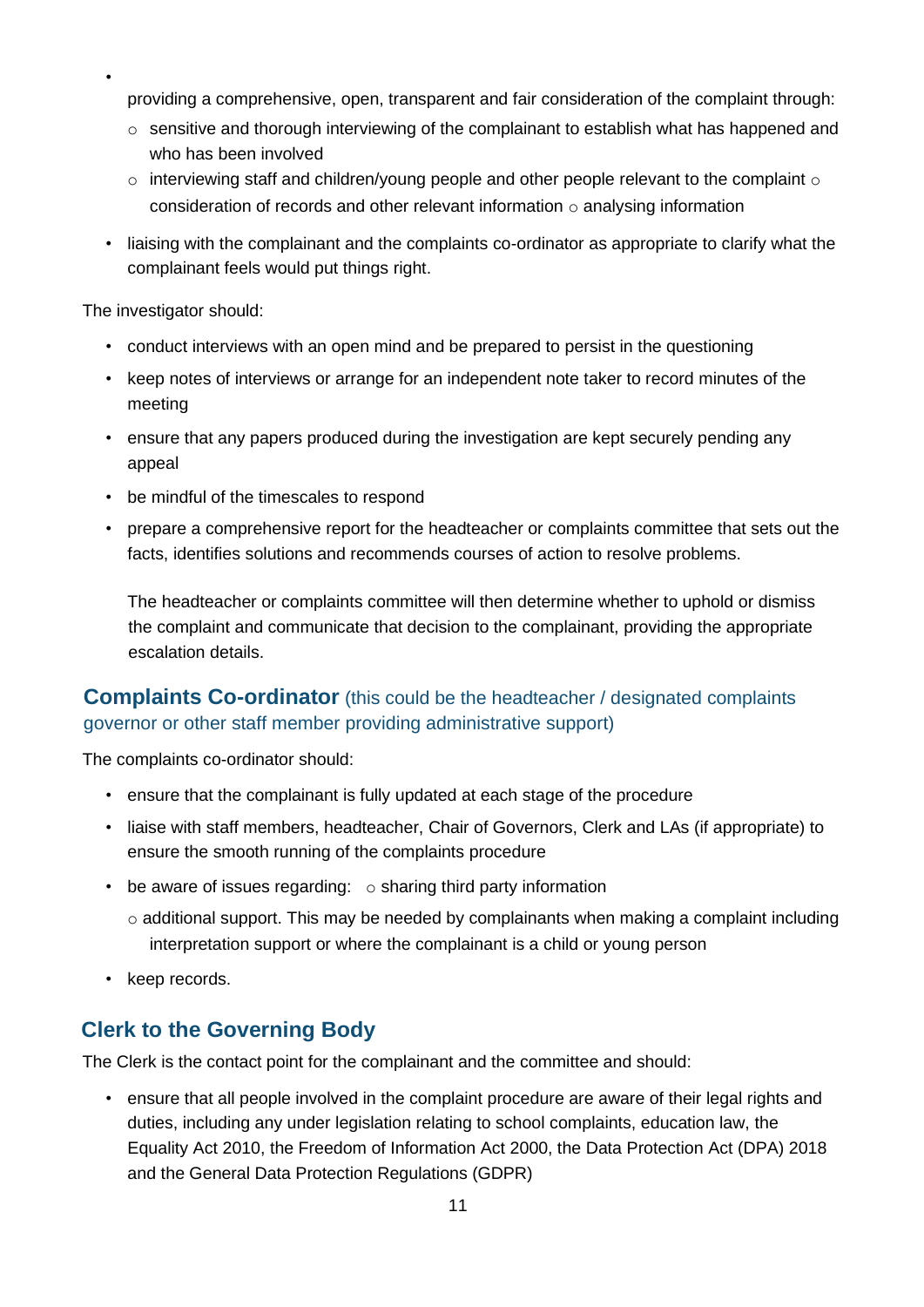• set the date, time and venue of the meeting, ensuring that the dates are convenient to all parties (if they are invited to attend) and that the venue and proceedings are accessible

- collate any written material relevant to the complaint (for example; stage 1 paperwork, school and complainant submissions) and send it to the parties in advance of the meeting within an agreed timescale
- record the proceedings
- circulate the minutes of the meeting
- notify all parties of the committee's decision.

### **Committee Chair**

The committee's chair, who is nominated in advance of the complaint meeting, should ensure that:

- both parties are asked (via the Clerk) to provide any additional information relating to the complaint by a specified date in advance of the meeting
- the meeting is conducted in an informal manner, is not adversarial, and that, if all parties are invited to attend, everyone is treated with respect and courtesy
- complainants who may not be used to speaking at such a meeting are put at ease. This is particularly important if the complainant is a child/young person
- the remit of the committee is explained to the complainant
- written material is seen by everyone in attendance, provided it does not breach confidentiality or any individual's rights to privacy under the DPA 2018 or GDPR.

If a new issue arises it would be useful to give everyone the opportunity to consider and comment upon it; this may require a short adjournment of the meeting

- both the complainant and the school are given the opportunity to make their case and seek clarity, either through written submissions ahead of the meeting or verbally in the meeting itself
- the issues are addressed
- key findings of fact are made
- the committee is open-minded and acts independently
- no member of the committee has an external interest in the outcome of the proceedings or any involvement in an earlier stage of the procedure
- the meeting is minuted
- they liaise with the Clerk (and complaints co-ordinator, if the school has one).

#### **Committee Member**

Committee members should be aware that:

• the meeting must be independent and impartial, and should be seen to be so